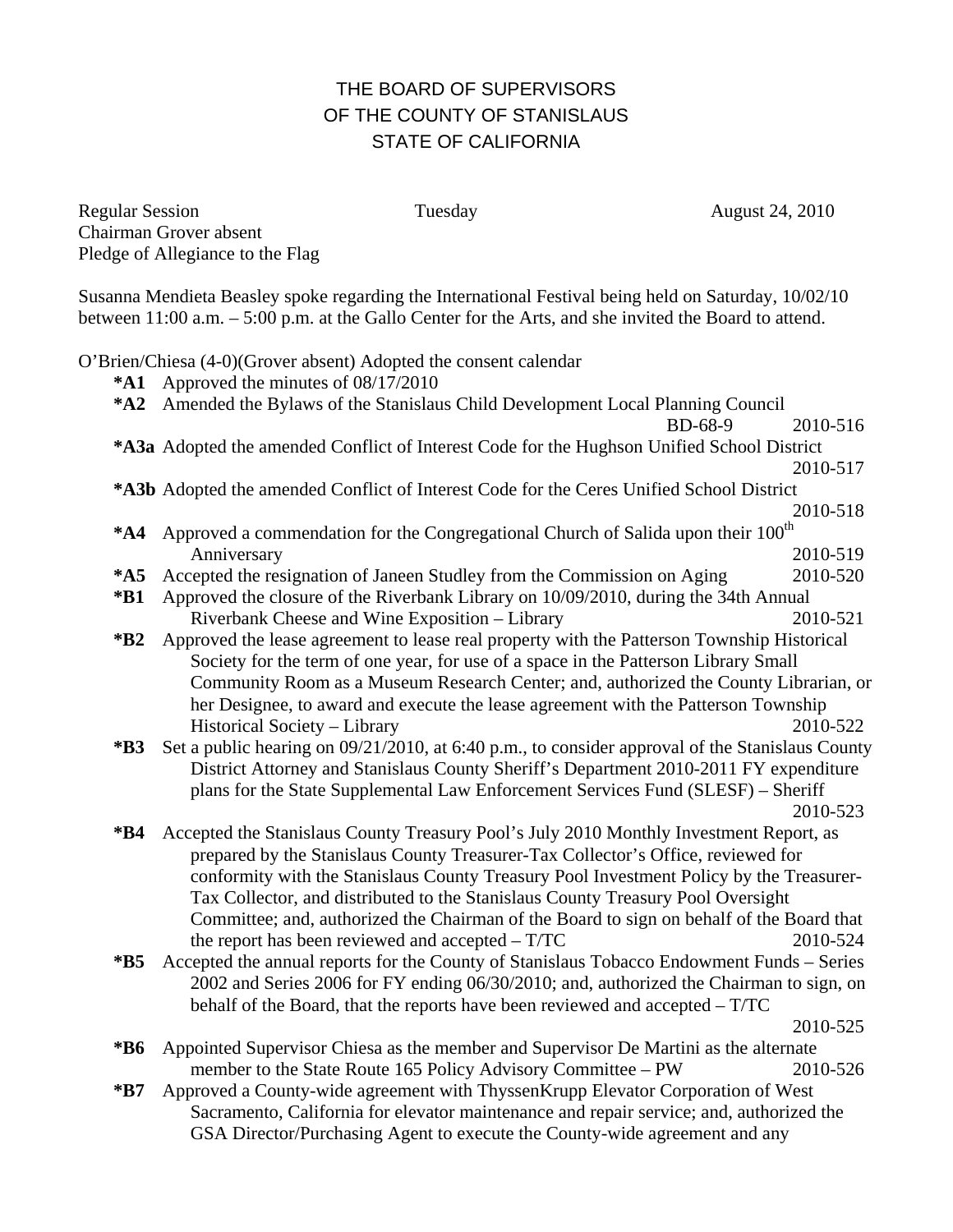subsequent amendments to the agreement on behalf of the County during the term of the agreement – GSA 2010-527

- **\*C1** Awarded contract in the amount of \$482,405.20 to VSS Emultech, of Sacramento, California, for the construction of the Stanislaus County 2010 Chip Seal Program (Polymer Asphalt Rejuvenation Emulsion); authorized the Director of Public Works to execute a contract with VSS Emultech for \$482,405.20 and to sign necessary documents; authorized the Director of Public Works to execute change orders in accordance with Public Contract Code, §20142 and 20395; and, upon project completion, authorized the Director of Public Works to accept the completed improvements and perform all necessary closeout activities – PW 2010-528
- **\*C2** Approved the FY 2010-2011 Revised Transit Transportation Development Act Claim; and, authorized the Director of Public Works to execute and submit the claim to StanCOG – PW 2010-529
- **\*C3** Approved the purchase agreement to acquire road right-of-way for the Hatch Road Channelization Project, parcel owners Ronald and Lisa Borges (APN: 018-001-020); authorized the Chairman to execute the agreement; directed the Auditor-Controller to make the necessary budget adjustments per the financial transaction sheet; and, directed the Auditor-Controller to issue a warrant in the total amount of \$53,500, payable to Chicago Title Company, for the purchase amount of \$52,000 and \$1,500 for estimated escrow fees and title insurance – PW 2010-530

Chiesa/DeMartini (4-0)(Grover absent) **9:05 am** Finds that the public hearing notice was published in compliance with §6061 of the Government Code; conducted the public hearing to receive comments regarding the FY 2010-2011 annual assessment for the Del Rio Heights Landscape Assessment District; set the FY 2010-2011 annual assessment as shown on Attachment "A" for the Del Rio Heights Landscape Assessment District; approved the Engineer's Report as shown in Attachment "B" as part of the record of proceeding; authorized the Auditor-Controller to add the annual assessment to the 2010-2011 Tax Roll; and, adopted a resolution ordering the levy and collection of charges within the Del Rio Heights Landscape Assessment District for FY 2010-2011 – Parks and Recreation DLA-1-9 2010-533

O'Brien/DeMartini (4-0)(Grover absent) **B8** Accepted the fourth annual report on the Board of Supervisors' Priority Team Outcomes for A Safe Community, A Healthy Community, A Strong Local Economy, A Strong Agricultural Economy/Heritage, A Well Planned Infrastructure System and the Efficient Delivery of Public Services – CEO 2010-531

Chiesa/O'Brien (4-0)(Grover absent) **B9** Accepted the fourth annual report on the Board of Supervisors' Priority Team Outcomes for Effective Partnerships – CEO 2010-532

**Corr 1** Referred to the CSA, a notice from the California Department of Insurance regarding a state program called the California Low Cost Automobile Insurance Program (CLCA).

**Corr 2** Referred to the CEO, a copy of the Vision for the Valley report from the Valley Coalition for UC Merced Medical School.

**Corr 3** Referred to the CEO, a letter from the DMC Foundation regarding the adult day care centers in Modesto and in Turlock and the possible loss of funding through the Medi-Cal program.

**Corr 4** Acknowledged receipt of claims and referred to the CEO-Risk Management Division the following claims: Isaias Sanchez De La Cruz; Helen Pearson; and, Linda Scoles.